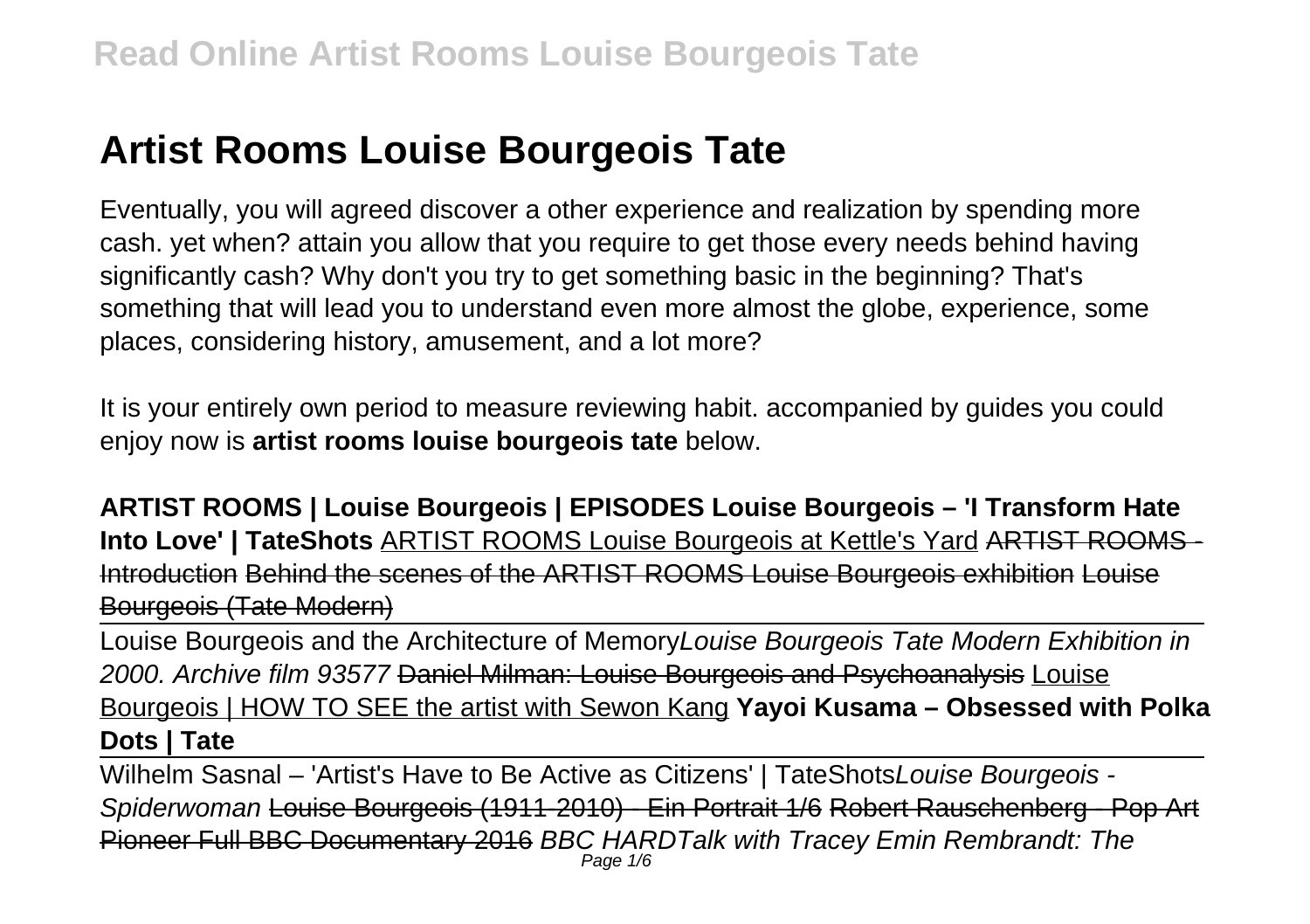power of his self portraits | National Gallery Yayoi Kusama Salon | Art History | Remembering Louise Bourgeois ART REVIEW: Rachel Whiteread at Tate Modern by Robert Dunt, Artist and Founder of ArtTop10.com **Threads: Anni Albers, Louise Bourgeois \u0026 Magdalena Abakanowicz with Frances Morris, Tate (Part 2)** Secret Knowledge Tracey Emin - Louise Bourgeois Salon | Artist Talk | Remembering Louise Bourgeois Salon | Art Lives | Louise Bourgeois Louise Bourgeois: 'A prisoner of my memories'

Frances Morris at Garage. Louise Bourgeois: Tate Modern, Towers and the Mother of all spidersArtist Rooms Louise Bourgeois Tate

Louise Bourgeois, "The Destruction of the Father" (1974), latex, plaster, wood, fabric, and red light (© The Easton Foundation/Licensed by VAGA at Artists ... (1997), a multi-room cell filled ...

#### Louise Bourgeois's Long Relationship With Psychoanalysis

The greatness of a work of art consists ... for Bourgeois. The staircases are her grandest personages -- parental giants, as those installed in the Tate Modern are, all the more so because when one ...

#### The Phallic Woman

Art & Life', staged to celebrate the Hepworth Wakefield's 10th anniversary, the sculptor Veronica Ryan was invited to create a new work inspired by Hepworth's practice. Veronica Ryan at Spike Island ...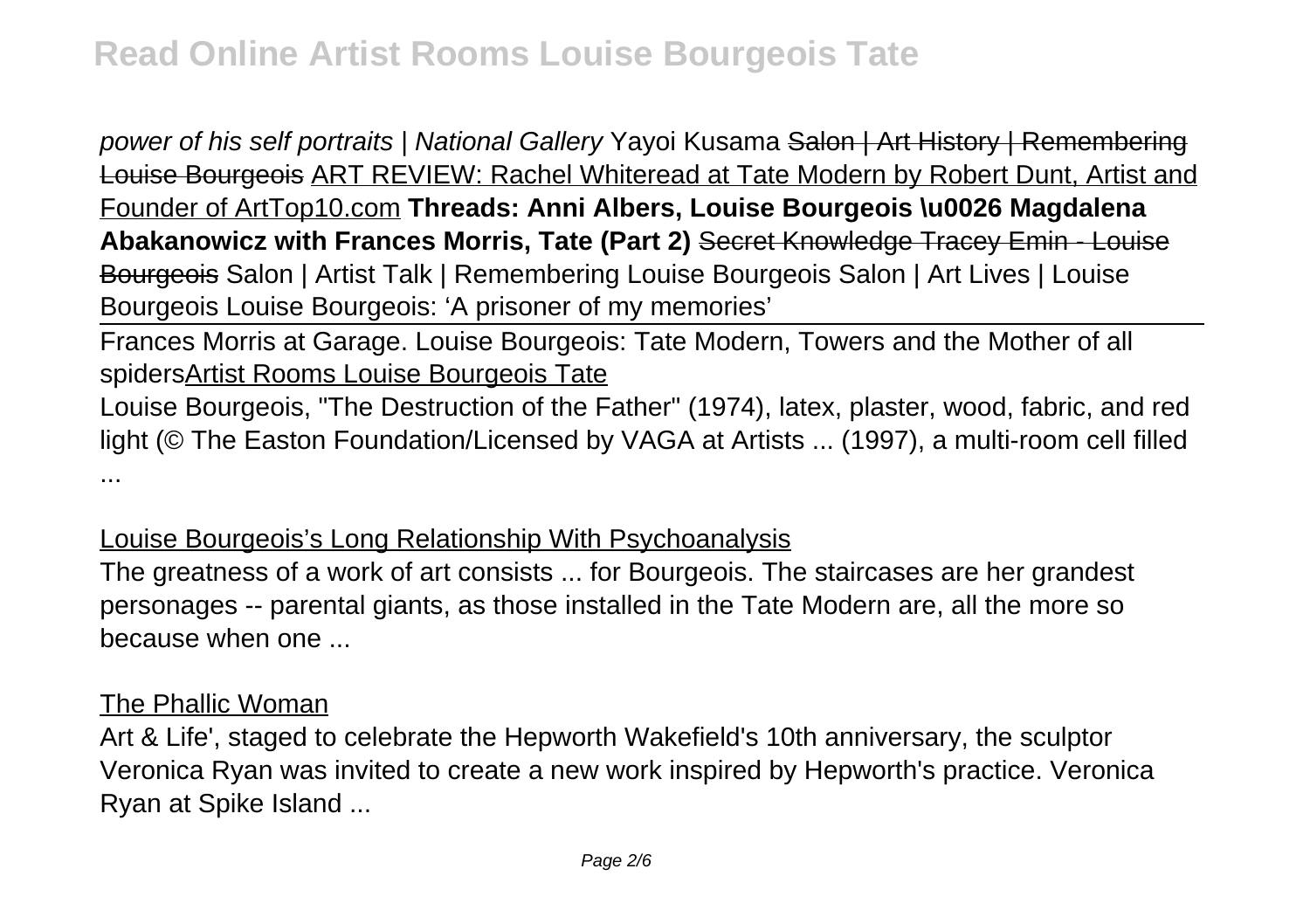## The allusive sculptural work of Veronica Ryan

In one of its rooms, the ideal American home of the mid-20th century contrasts with Louise Bourgeois's huge "Spider," which also represents a "home," a "mother," that the artist conceived in ...

TOWARDS EQUALITY: Transforming male-dominated museums into feminist spaces Milly Kenny-Ryder is a food & travel writer / photographer and content creator. She is also Co-Founder of Weekend Journals, curating guidebooks to inspire design-conscious travell ...

## British Escapes with Milly Kenny-Ryder of Weekend Journals

We've done things differently from the beginning." We're talking about Hauser & Wirth's newest gallery/restaurant project, in a surprising location: a tiny island in the middle of the harbour at ...

#### 'It's a Trojan horse for art' – Hauser & Wirth hits Menorca

Over the fireplace is a Louise ... artist from or living in Mexico, Artnet noted. Image A Louise Bourgeois sculpture, "Spider IV" (1996), hanging above the fireplace in the collector's ...

### He's Heir to a Fruit-Juice Empire, but His Main Focus Is Art

By Ted Loos Last year, Mie Mortensen bought a drawing by Louise Bourgeois, "The Couple" (2009), after seeing it in the art fair Masterpiece ... being in the same room with it.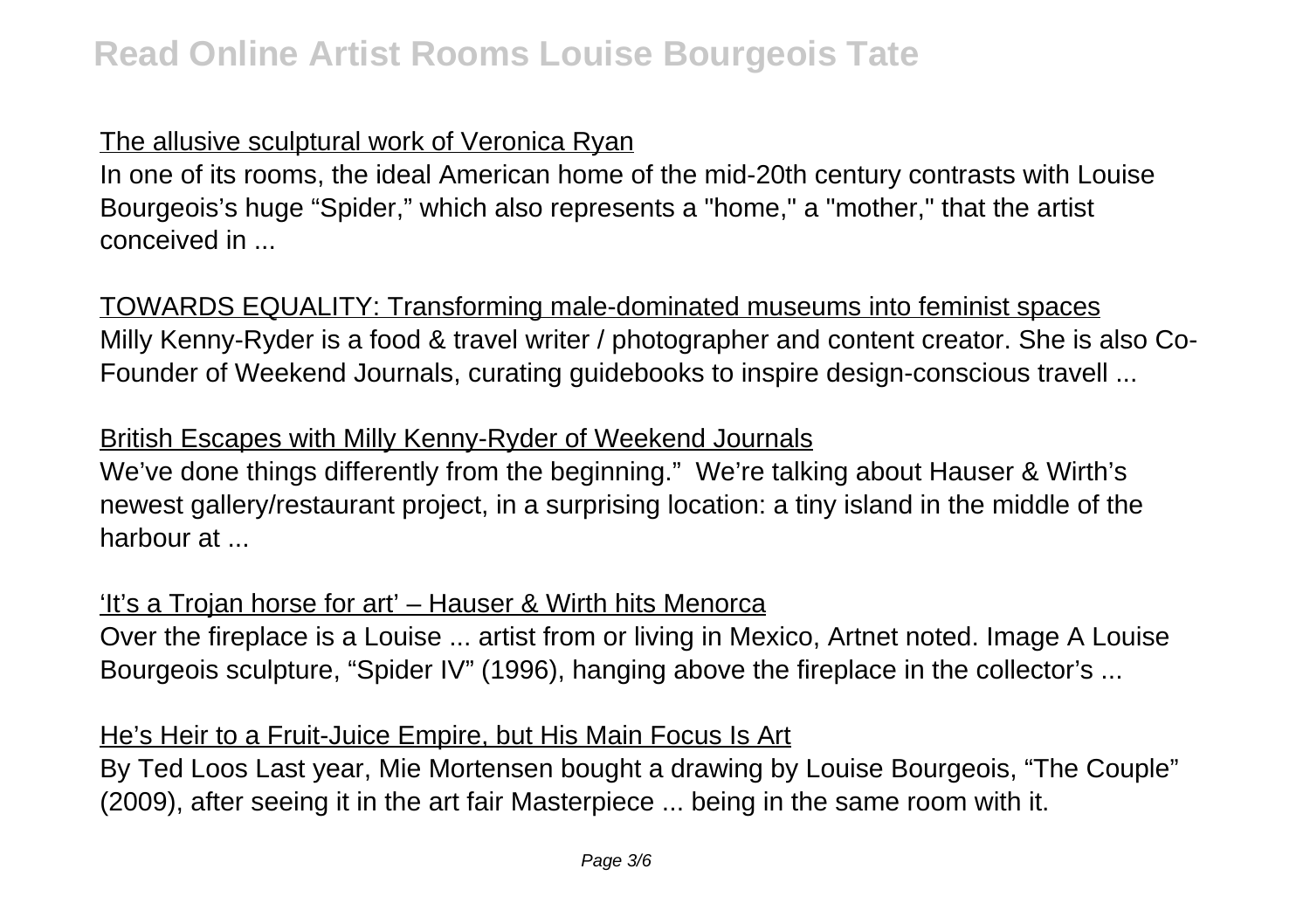### Preserving an Art Fair's Eclectic Approach, Online

Shinjuku has Godzilla and Odaiba's got a Gundam, but that's not all – Tokyo's full of giant statues you can see for free ...

### The 10 monsters you'll meet in Tokyo

a huge Louise Bourgeois spider sits astride a shallow pool. Even Kanye West, a man who in spite of his eccentricities is known to be passionate about art and architecture, found his way here last ...

## If you make one trip to France this year, go to Richard Rogers' incredible final building in Provence

She was my best friend." The arachnid is a recurring figure in the work of French artist Louise Bourgeois, who died in 2010. The 33-foot-tall artwork was originally commissioned for the Turbine Hall ...

#### The 5 most spectacular artworks in the world

For some internationally recognized modern architecture – in three different styles – head west to the Des Moines Art Center ... works by the likes of Louise Bourgeois, Mark di Suvero ...

#### One-tank getaway: Des Moines

instead of creating enclosed walls, the screens act as dividers between the hallway and tasting rooms as a ... company of incredible artists such as tracey emin, louise bourgeois, lydia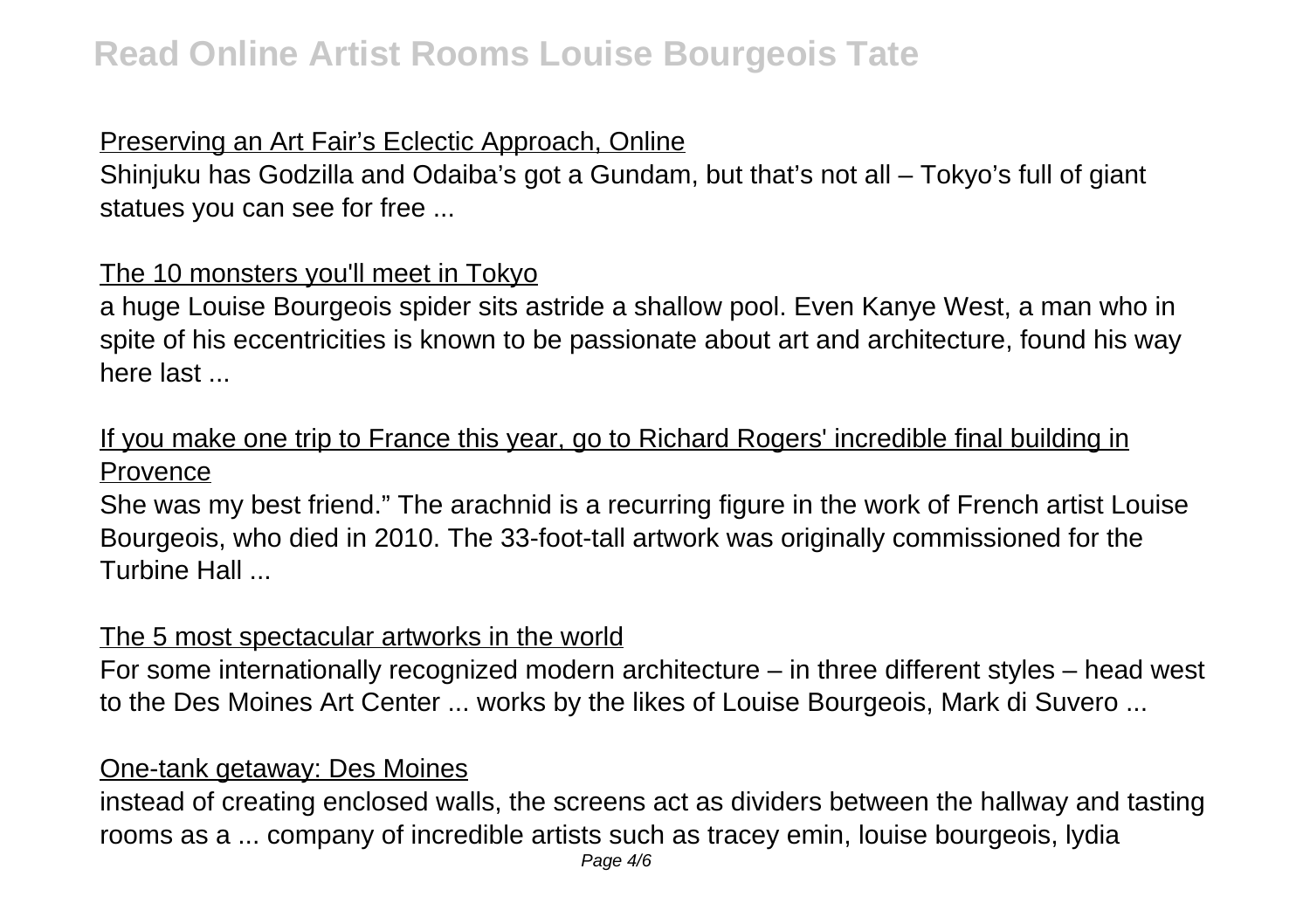## **Read Online Artist Rooms Louise Bourgeois Tate**

benglis ...

amid sonoma's legendary landscape, monumental sculpture meets an exquisite architectural intervention

"Kusama: Cosmic Nature" Where: New York Botanical Gardens, New York City, USA When: Now through October 31 Japanese artist Yayoi Kusama's wildly popular "Infinity Mirror Rooms" -- dark, glittering ...

#### Outdoor art exhibitions to see around the world in 2021

Summer is here and laughter, art, music, food and wine might finally ... Here it's possible to breakfast with Brueghel, lunch with Louise Bourgeois and feast over dinner with Freud.

Murray Chalmers: From Tayside to Braemar – a discovery of art and food at the Fife Arms Around 15km north of Aix-en-Provence, viniculture and art come together at Château La Coste, where visitors are greeted by Louise Bourgeois's Crouching Spider (2003) hovering over a shallow ...

Destination Arles: must-see art and culture spots while on pilgrimage to the new LUMA creative campus

with a solo show of Louise Bourgeois' massive metal spiders. With travel restrictions easing, will international art tourists return to the French Riviera? After a contentious 5-4 vote by the ...